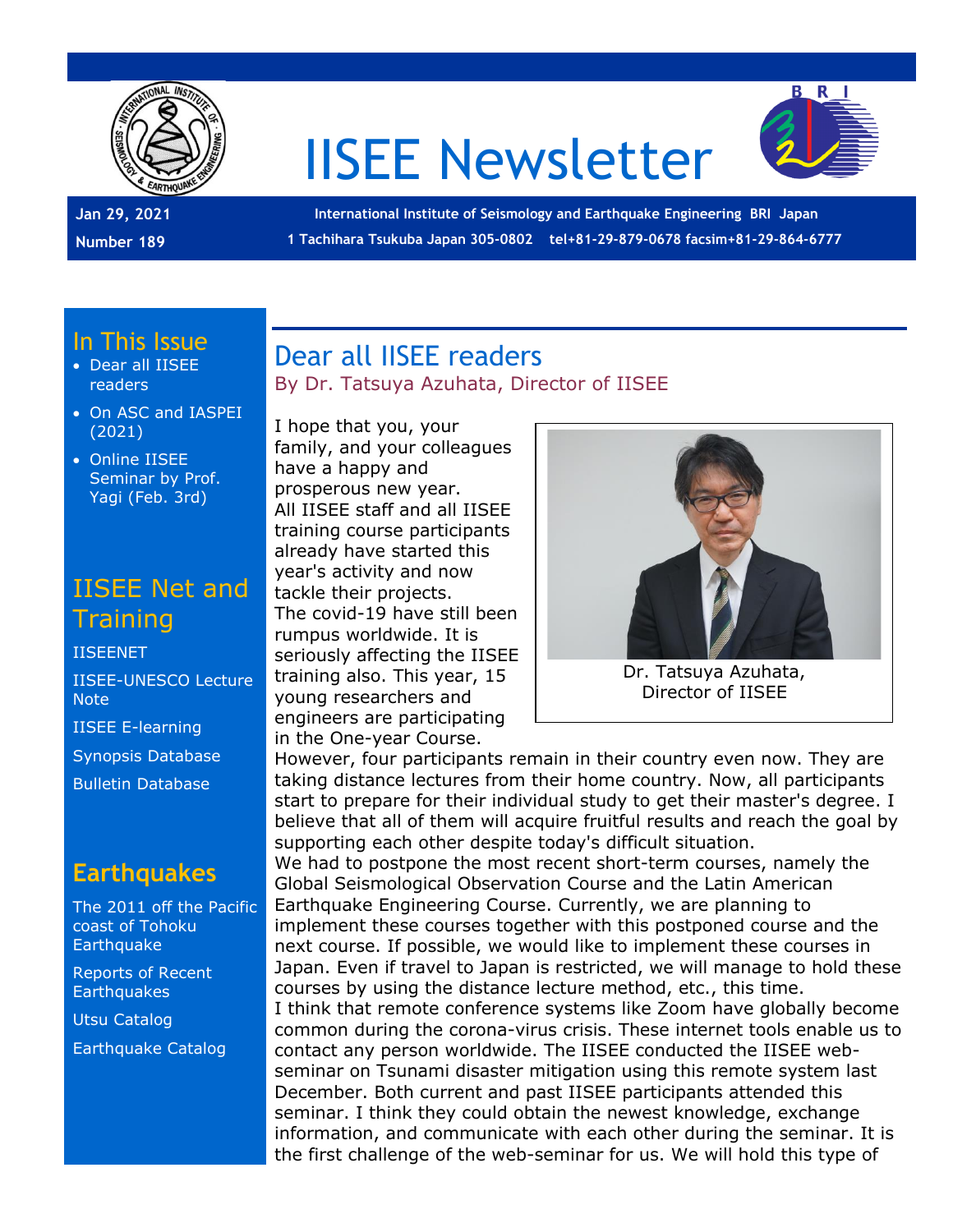

### Call for Papers

IISEE Bulletin is now accepting submissions of papers for the seismology, earthquake engineering, and tsunami. Developing countries are targeted, but are not limited. Your original papers will be reviewed by the editorial members and some experts. NO submission fee is needed. Try to challenge!

#### **Contact Us**

The IISEE Newsletter is intended to act as a gobetween for IISEE and ex-participants.

We encourage you to contribute a report and an article to this newsletter. Please let us know your current activities in your countries.

We also welcome your co-workers and friends to register our mailing list.

iiseenews@kenken.go.jp

IISEE seminar in February for seismology and in March for earthquake engineering.

We hear that the next One-year Course's target countries are Indonesia, Malaysia, Philippines, Timor-Leste, Bangladesh, Bhutan, Fiji, Tonga, El Salvador, Colombia, Peru, Algeria, and Ghana. JICA and these countries' organizations will probably distribute the General Information (GI) in each country in February. If you get the GI, please encourage young researchers or engineers around you to apply for the next course. In this Autumn, 17WCEE, which was postponed last year, will be held in Sendai, Japan. I would be happy to meet you at an international conference like this 17WCEE. I hope we have such opportunities more this year.

We would like to ask you for the same support as the last year. Please send any inquiry or request to lisee@kenken.go.jp.

## On ASC and IASPEI (2021)

By Dr. Toshiaki Yokoi, Senior Fellow, IISEE

To all the readers of IISEE News Letter, I'd like to remind the opening of the abstract submission of the meeting of Asian Seismological Commission within the framework of the Joint Scientific Assembly IAGA-IASPEI2021 (On-line) Aug. 20-27, 2021. This is a chance for you to add a presentation at an international conference without paying a huge travel fee. The deadline is set at Apr.15, 2021.

Title of Abstract Text must be shorter than 75 words, and Abstract Text must be shorter than 250 words.

Please find more detailed information in the followings: URL for IAGA-IASPEI:<http://iaga-iaspei-india2021.in/>

URL for 2nd Circular: [http://iaga-iaspei-](http://iaga-iaspei-india2021.in/IAGA_2_circular.pdf)

[india2021.in/IAGA\\_2\\_circular.pdf](http://iaga-iaspei-india2021.in/IAGA_2_circular.pdf)

The abstract submission: from Jan. 15 to Apr. 15, 2021.

Early bird registration: from Jan.15 to Jun. 30, 2021.

We don't need travel fee. As a IASPEI meeting, abstracts not only from Asia but from all over the world can be accepted.

Please consider participating it and adding one more presentation on your carrier.

#### Online IISEE Seminar by Prof. Yagi (Feb. 3rd) By Dr. Bunichiro Shibazaki, Chief Research Scientist, IISEE

We will have an online IISEE seminar on February 3rd. This time Prof. Yagi (Tsukuba Univ.) will introduce new research on earthquake source process and fault geometry.

Date and Time: February 3rd (Wed.) 15:00-16:40 (Japan Time) Content: High-Degree-of-Freedom Finite-Fault Inversion Method (Zoom) 15:00- 16:00 Lecturer: Prof. Yuji Yagi (Tsukuba Univ.) Introduction of recent IISEE activity 16:00-16:10